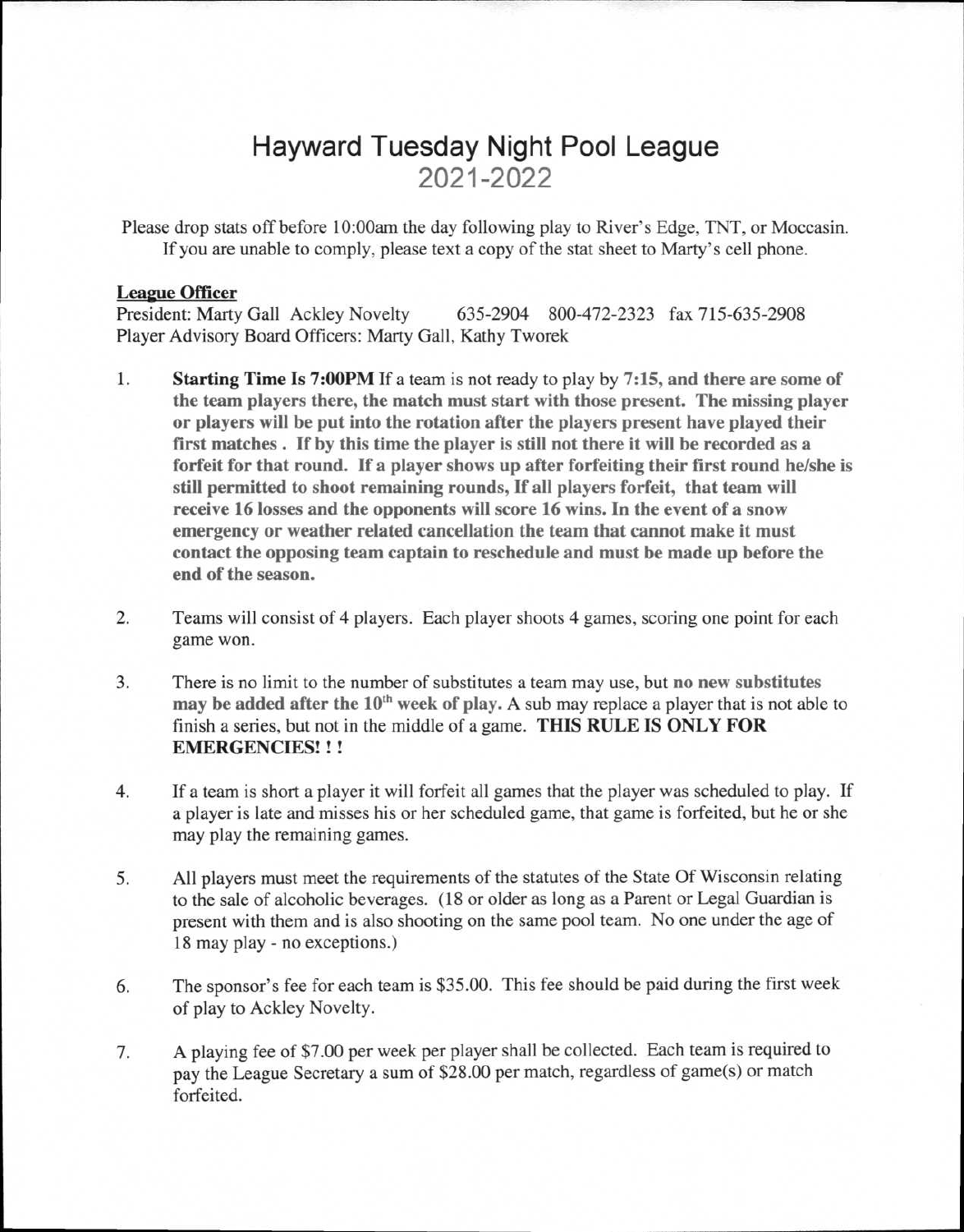8. Score sheets must show games won and lost by each player, and team scores totaled. Score sheets are to be signed by both team captains. Every score sheet must show the fees collected, less actual cost of the pool table fees.

| Example: | Pool Fees         | \$56.00         |                                   |
|----------|-------------------|-----------------|-----------------------------------|
|          | <b>Table Fees</b> | $<$ \$16.00 $>$ |                                   |
|          |                   |                 | \$40.00 TO BE SENT WITH THE SCORE |

## SHEET.

9. It was Voted not to have a Scratch Pot. To replace the Scratch Pot we will have a Nightly Kitty, where each player will put in \$1.00 per night. The monies will go to the winning team. If the match ends in a tie the kitty is split between the two teams.

10. The Visiting Team captain is responsible for collecting pool fees and the score sheet. You will have till 5:00PM Wednesday to turn it in at the **drop off location at The Rivers**  Edge OR Moccasin . A \$20.00 fine will be assessed for each late score sheet.

- 11. Each week of play the team captains will decide if all the games that night will be straight in 8 ball or if it will be last pocket. If one team wants different than the other team it will default back to last pocket.
- 12. Schedules and standings will be posted on ackleynovelty@ackleynoveltyinc.com for your viewing and a paper copy will be delivered to each of the bars.

## **RULES (** Home Team racks first.) **In the case of straight in 8 ball a scratch on the eight ball is a loss.**

- a. 8-ball last pocket: call your pocket for all other shots. No matter how your ball goes in your pocket, it is a good shot. If you make your opponents last ball, they get their choice of pocket and they must keep that pocket. The opponent's pocket must be called before any other shot is made on the table.
- b. You must hit your object ball before hitting the 8-ball when your opponents are shooting for the 8-ball. If you hit the 8-ball before your object ball, it will result in a loss of turn and the opponents will have ball in hand.
- c. Making the eight ball on the break and not scratching is a win.
- d. The 8-ball is not neutral.
- e. The 8-ball leaving the table is ruled a loss of the game. Any other ball will be spotted.
- f. A player may 3 (or more) rail the Q-ball or 8-ball into any called pocket to win the game.